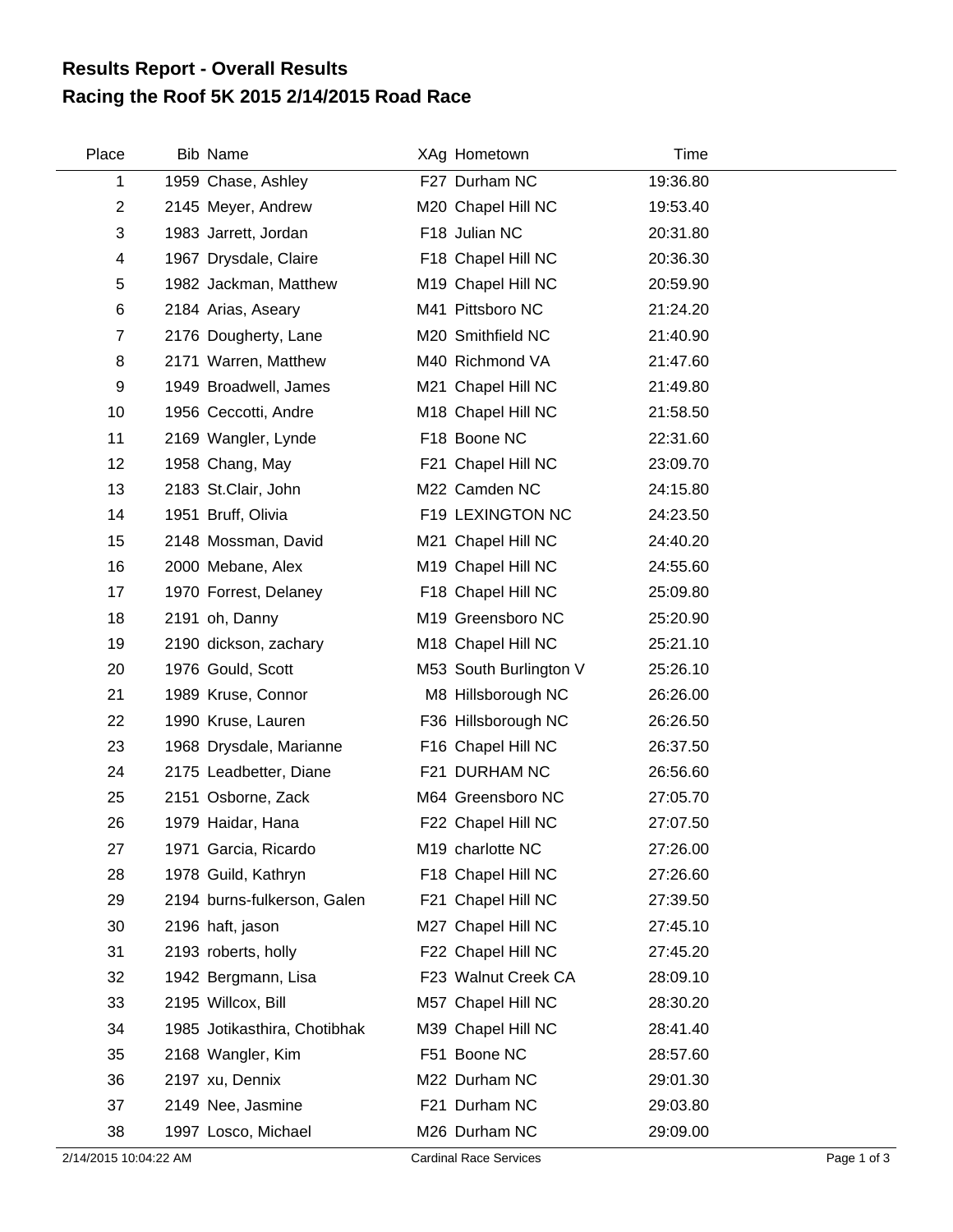| Place | <b>Bib Name</b>          |                 | XAg Hometown           | Time     |  |
|-------|--------------------------|-----------------|------------------------|----------|--|
| 39    | 2180 Blomberg, Cecilia   |                 | F19 Chapel Hill NC     | 29:32.90 |  |
| 40    | 2181 marino, gabrielle   |                 | F20 Waxhaw NC          | 29:33.30 |  |
| 41    | 2185 Crisco, Jeff        |                 | M53 Chapel Hill NC     | 29:35.70 |  |
| 42    | 1962 Cuicchi, Chesley    |                 | F38 Chapel Hill NC     | 29:39.80 |  |
| 43    | 1957 Chang, Jasmine      |                 | F21 Chapel Hill NC     | 30:28.30 |  |
| 44    | 1981 Hughes, Jenny       |                 | F20 Chapel Hill NC     | 30:36.80 |  |
| 45    | 1996 Lonergan, Colleen   |                 | F27 Chapel Hill NC     | 30:48.20 |  |
| 46    | 1993 Lawrimore, Josh     |                 | M29 Chapel Hill NC     | 30:48.80 |  |
| 47    | 1954 Burke, Brendan      |                 | M23 Chapel Hill NC     | 30:52.30 |  |
| 48    | 1998 Maria, Victoria     |                 | F22 Chapel Hill NC     | 30:52.40 |  |
| 49    | 2177 Dellaero, Matthew   |                 | M20 Chapel Hill NC     | 30:56.10 |  |
| 50    | 2182 Rathod, Gayatri     |                 | F21 Charlotte NC       | 31:10.70 |  |
| 51    | 2154 Pruttipurk, Jittima |                 | F33 Chapel Hill NC     | 32:43.30 |  |
| 52    | 2159 Rhyne, Beth         |                 | F48 Clayton NC         | 32:49.90 |  |
| 53    | 2156 Restuccia, Paul     |                 | M62 Cary NC            | 32:59.50 |  |
| 54    | 1984 Jin, Andy           |                 | M21 Chapel Hill NC     | 33:22.00 |  |
| 55    | 1960 Cheng, Yingyi       |                 | F20 Chapel Hill NC     | 33:22.40 |  |
| 56    | 1939 Beach, Jaime        |                 | F22 Charlottesville VA | 34:02.30 |  |
| 57    | 1969 Fender, EmmaRae     |                 | F18 Chapel Hill NC     | 34:03.10 |  |
| 58    | 2192 Powers, Bill        |                 | M70 Chapel Hill NC     | 35:43.10 |  |
| 59    | 1972 Garrett, Caroline   |                 | F19 Raleigh NC         | 35:44.90 |  |
| 60    | 1963 Daly, Lauren        |                 | F19 Chapel Hill NC     | 35:45.10 |  |
| 61    | 2187 Neilson, laura      |                 | F55 Christiansburg VA  | 36:46.80 |  |
| 62    | 2188 Leib, Alyssa        | F <sub>21</sub> |                        | 36:50.50 |  |
| 63    | 2146 Mitchell, Alex      |                 | M22 Chapel Hill NC     | 37:52.20 |  |
| 64    | 1948 Bradley, Kellie     |                 | F52 Raleigh NC         | 38:01.50 |  |
| 65    | 1943 Blanchfield, Rhonda |                 | F53 Raleigh NC         | 38:02.30 |  |
| 66    | 2186 Levy, Jasmine       |                 | F40 Chapel Hill NC     | 38:08.40 |  |
| 67    | 2165 Strickland, Emily   |                 | F20 Princeton NC       | 38:13.20 |  |
| 68    | 1950 Brooks, Leslie      |                 | F41 Hurdle Mills NC    | 38:13.20 |  |
| 69    | 1953 Bui, Stephanie      |                 | F21 Chapel Hill NC     | 38:17.50 |  |
| 70    | 1952 Bui, Khiem          |                 | M55 Chapel Hill NC     | 38:17.50 |  |
| 71    | 1974 Goelling, Max       |                 | M54 Winston Salem NC   | 38:26.70 |  |
| 72    | 1973 Goelling, Debra     |                 | F61 Winston Salem NC   | 38:27.00 |  |
| 73    | 1940 Becker, Amanda      |                 | F18 Greenville NC      | 39:46.70 |  |
| 74    | 1999 McKenney, Hannah    |                 | F18 Chapel Hill NC     | 39:47.40 |  |
| 75    | 2155 pulido, Sofia       |                 | F19 Mooresville NC     | 39:51.70 |  |
| 76    | 2147 Mitchell, Sarah     |                 | F19 DURHAM NC          | 39:52.30 |  |
| 77    | 1988 kochek, kara        |                 | F18 Mooresville NC     | 39:52.40 |  |
| 78    | 1946 Borland, Jamie      |                 | F40 Cedar Grove NC     | 40:04.30 |  |
| 79    | 2158 Reynolds, Jhenielle |                 | F21 Chapel Hill NC     | 40:54.80 |  |